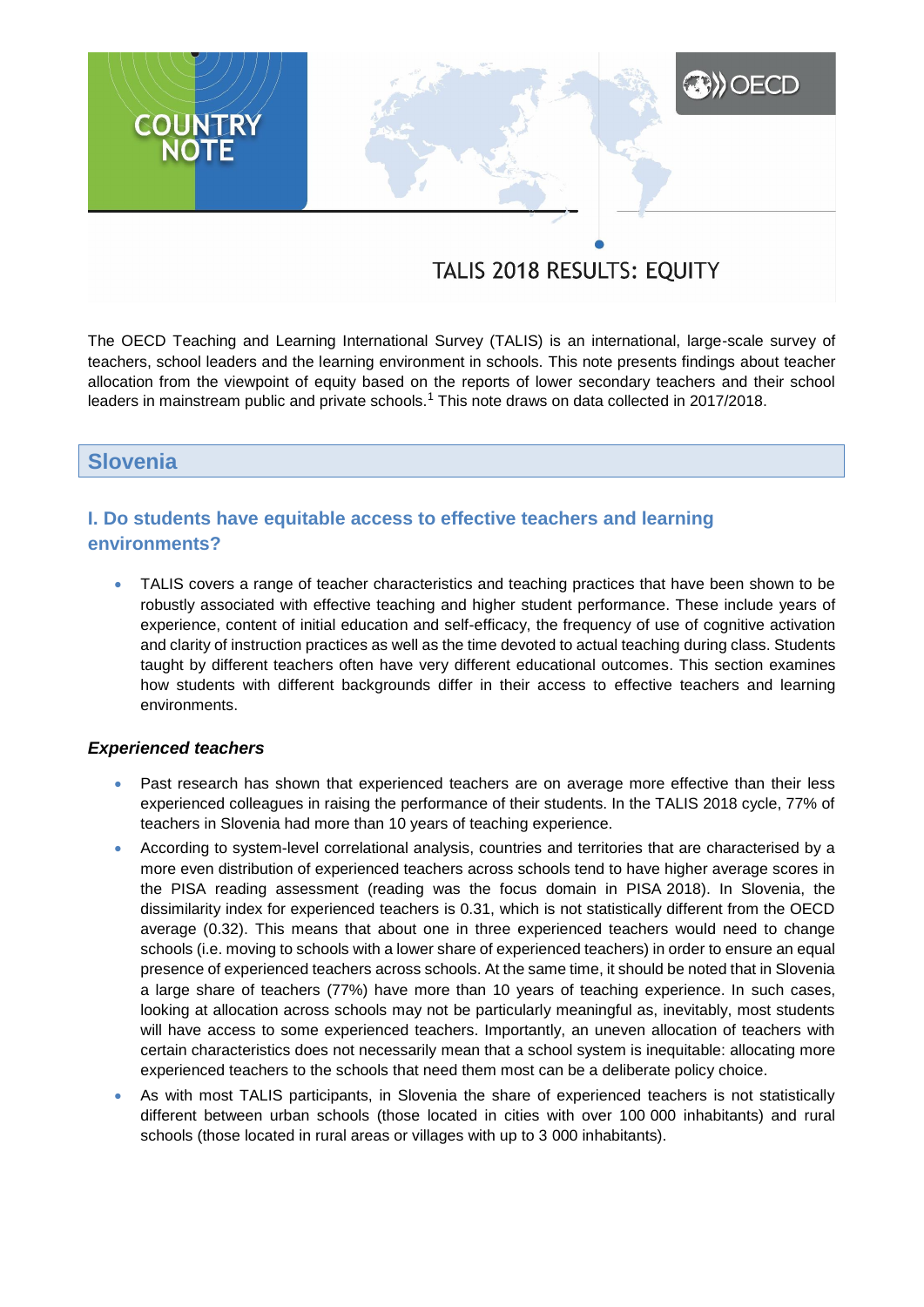# **Figure 1. Allocation of experienced teachers**



#### Results based on responses of lower secondary teachers and principals

Notes: Only countries and territories with available data are shown. The dissimilarity index measures if the allocation of teachers with a given characteristic in a country's schools resembles the overall teacher population of the country and it ranges from 0 (i.e. the allocation of teachers in schools resembles perfectly the teacher population of the country) to 1 (i.e. teachers with a certain characteristic are concentrated in a single school). Differences across school types that are not statistically significant are highlighted with lighter colours. Source: OECD, TALIS 2018 Database, Table 2.3.

# *Teachers with comprehensive formal education*

- TALIS asks teachers about the content of their initial education and training. In the TALIS 2018 cycle, 19% of teachers in Slovenia reported to have received a comprehensive initial education, which includes subject content, pedagogy, classroom practices, cross-curricular skills, teaching in a mixedability setting and classroom management: this is lower than the OECD average (39%). On average across OECD countries/territories, initial training in cross-curricular skills, teaching in a mixed-ability setting and classroom management tend to be less prevalent than the other types of training.
- As shown by system-level correlational analysis, across countries and territories, the more even the distribution of teachers with comprehensive initial training across schools, the higher students' mean reading score in PISA. In Slovenia, the dissimilarity index for comprehensively trained teachers is 0.3, which is higher than the OECD average (0.26).
- As with most TALIS participants, in Slovenia there is no statistically significant difference in the share of teachers with comprehensive formal education between urban and rural schools.

#### *Teachers with higher self-efficacy*

 Research highlights how self-efficacy is positively related to performance in a wide range of settings. Teachers and students are no exception. TALIS elicits teachers' self-efficacy beliefs by asking them to assess their ability to perform well in a range of tasks related to classroom management, instruction, and students' engagement. In Slovenia, the dissimilarity index for teachers with higher self-efficacy (defined as those in the top quarter of the national distribution of the self-efficacy scale) is 0.25, which is lower than the OECD average (0.29).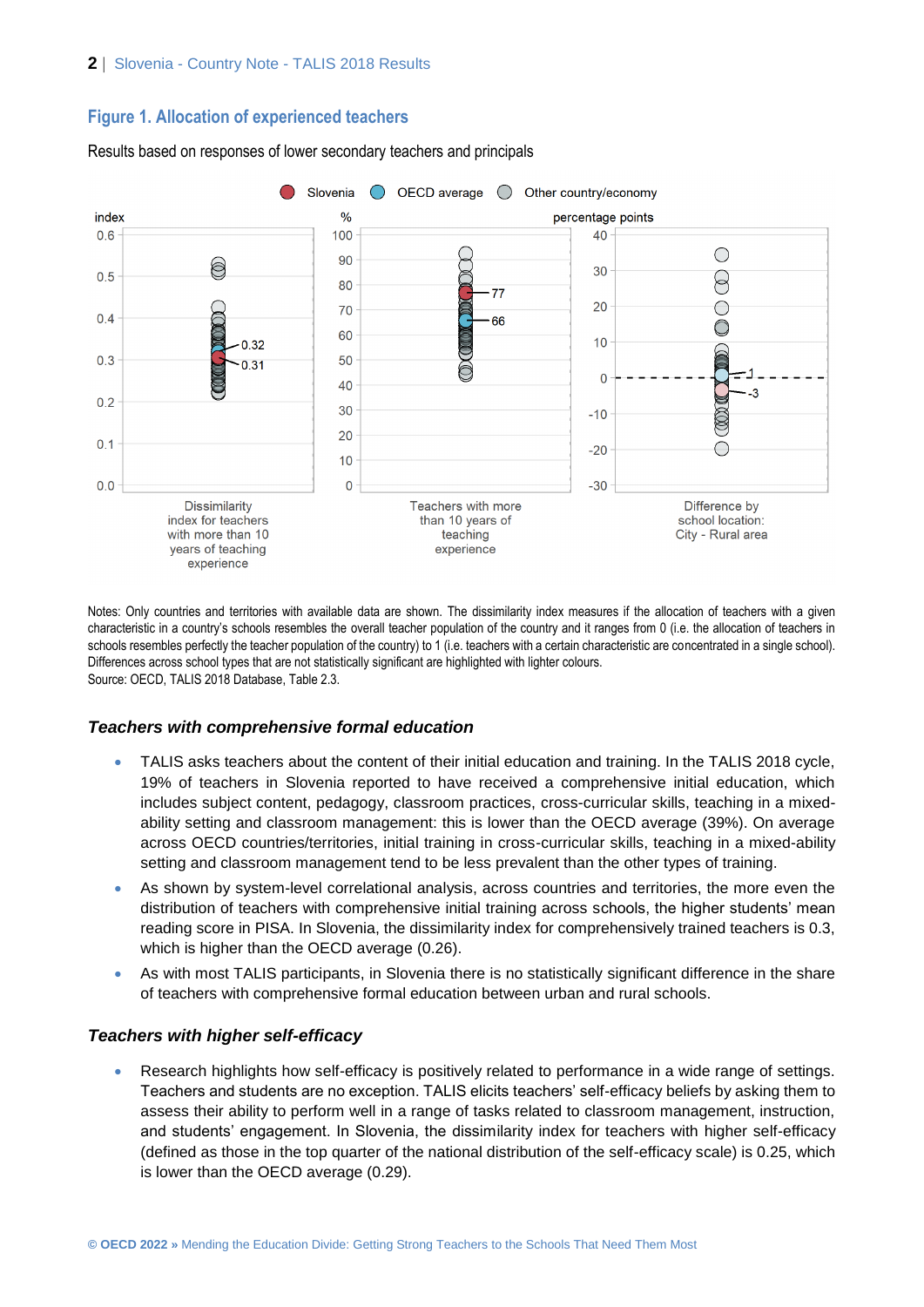In the majority of countries and territories participating in TALIS, the share of teachers at the top of the national distribution of the self-efficacy scale is not statistically different across urban and rural schools. This is also true in Slovenia.

#### *Teachers who allocate a larger share of class time to actual teaching*

# **Figure 2. Allocation of teachers who spend a larger share of class time on actual teaching**



Results based on responses of lower secondary teachers and principals

Notes: Only countries and territories with available data are shown. The dissimilarity index measures if the allocation of teachers with a given characteristic in a country's schools resembles the overall teacher population of the country and it ranges from 0 (i.e. the allocation of teachers in schools resembles perfectly the teacher population of the country) to 1 (i.e. teachers with a certain characteristic are concentrated in a single school). Differences across school types that are not statistically significant are highlighted with lighter colours. Source: OECD, TALIS 2018 Database, Table 2.12.

- Past research has highlighted a positive association between the share of class time teachers devote to teaching and student achievement. The ability of teachers to maximise instruction time is closely related to their ability to maintain order in the classroom. But of course students' attitudes and behaviour also matter as a factor influencing the proportion of time spent on teaching and learning, and are partly outside of teachers' control. TALIS measures the instruction time to which students are exposed by asking teachers how their working time is allocated between different tasks such as administrative tasks, keeping order and actual teaching in a regular weekly class.
- According to system-level correlational analysis, students' average performance in reading is lower in education systems where teachers who spend a larger share of class time on actual teaching are unevenly distributed across schools. In Slovenia, the dissimilarity index for teachers who spend a larger share of class time on actual teaching (defined as those in the top quarter of the national distribution of the share of class time allocated to actual teaching) is 0.3, which is lower than the OECD average (0.33).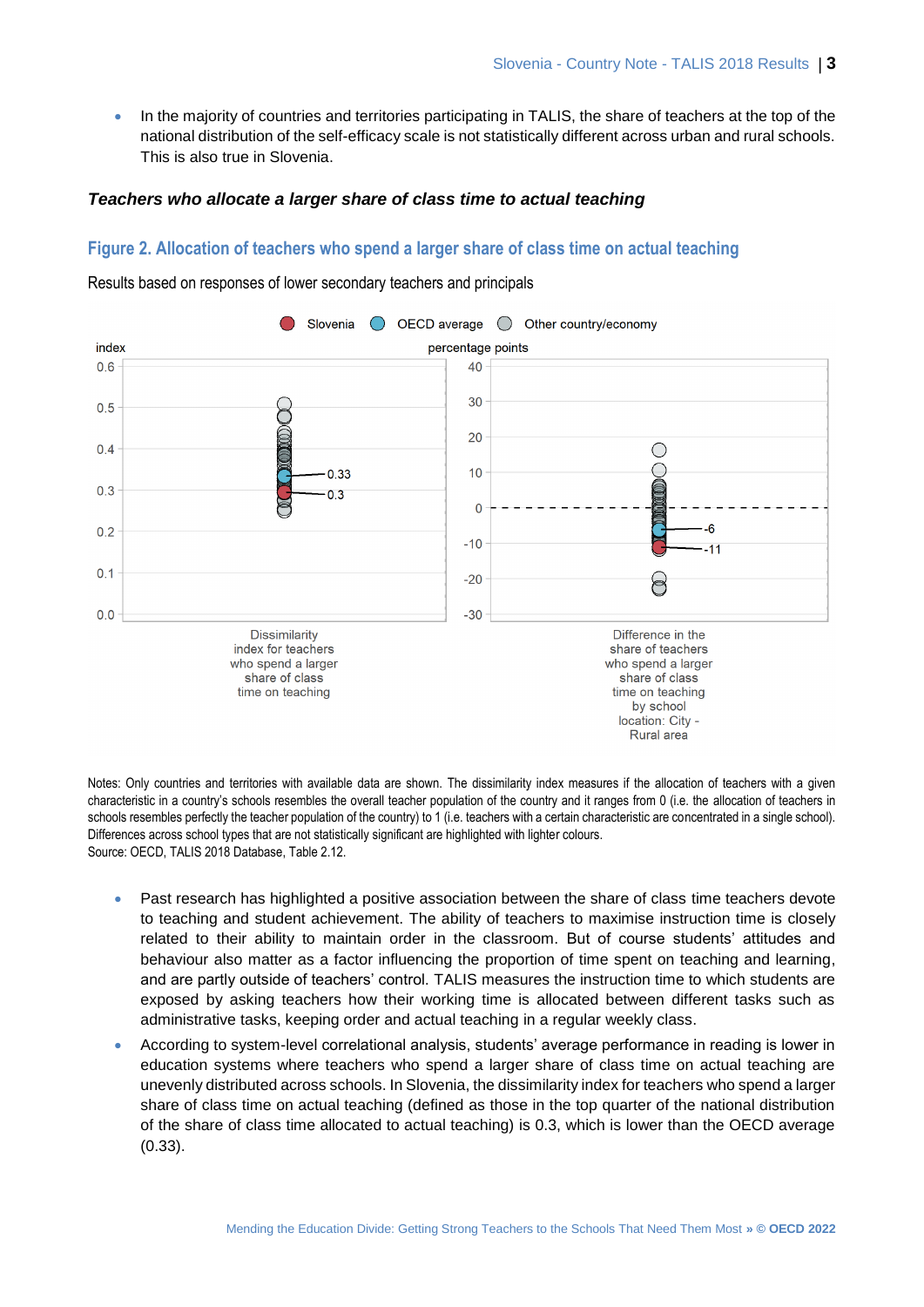#### **4** | Slovenia - Country Note - TALIS 2018 Results

 Although differences according to school location tend to be less common, in Slovenia the share of teachers who spend a larger share of class time on actual teaching in urban schools is different from what is observed in schools located in rural areas. The share of teachers who spend a larger share of class time on actual teaching is 11 percentage points lower in urban schools (19%) than in rural schools (30%).

#### *Teachers who use cognitive activation practices on a more regular basis*

- Cognitive activation consists of instructional activities that require students to evaluate, integrate and apply knowledge within the context of problem solving (e.g. presenting tasks for which there is no obvious solution or which require students to think critically, and asking students to decide on their own procedures for solving complex tasks). Past research has shown that the use of cognitive activation is associated with higher student achievement. In Slovenia, the dissimilarity index for teachers who rely on cognitive activation practices most often (defined as those who are in the top quarter of the national distribution in terms of the frequency of use of cognitive activation practices) is 0.27, which is not statistically different from the OECD average (0.3).
- As in most countries and territories participating in TALIS, in Slovenia there is no statistically significant difference in the share of teachers who rely on cognitive activation practices on a more regular basis between urban and rural schools.

#### *Teachers who use clarity of instruction practices on a more regular basis*

- Clarity of instruction is conceptualised in TALIS as the ability to set clear and comprehensive instruction and learning goals, to connect new and old topics, and to provide students with a summary at the end of the lesson. Past studies have shown how this practice is related to positive student outcomes, including learning motivation, achievement and satisfaction. In Slovenia, the dissimilarity index for teachers who most often adopt clarity of instruction techniques (defined as those who are in the top quarter of the national distribution in terms of the frequency of use of clarity of instruction practices) is 0.25, which is lower than the OECD average (0.3).
- In Slovenia, the share of teachers who more regularly adopt clarity of instruction practices is different in urban schools than what is observed in rural schools. The share of these teachers is nine percentage points higher in urban schools than in rural schools.

# **II. Do students have equitable access to digital learning in school?**

 The use of digital technology for teaching and learning can help students acquire digital skills, socialemotional skills and more standard cognitive skills such as numeracy and literacy. While teachers' reliance on ICT has increased considerably in the wake of the COVID-19 pandemic, school closures have also highlighted the continued presence of digital divides. Available evidence shows that learning losses have been the most severe among marginalised students, who tend to have more limited access to digital learning resources. It is important to note, however, that the data presented in this note were collected in 2017/2018; that is before the outbreak of the COVID-19 pandemic.

#### *ICT equipment in school*

- Having adequate ICT equipment at school, such as software, computers, laptops and smart boards, is essential to effective digital learning. In the TALIS 2018 cycle, 4% of principals in Slovenia reported that the school's capacity to provide quality instruction was hindered "quite a bit" or "a lot" by a shortage or inadequacy of digital technology for instruction. This is lower than the OECD average (25%).
- On average across OECD countries/territories, there is no statistically significant difference in the share of principals who reported that the school's capacity to provide quality instruction was hindered by a shortage or inadequacy of digital technology for instruction between urban and rural schools. This is also true in Slovenia.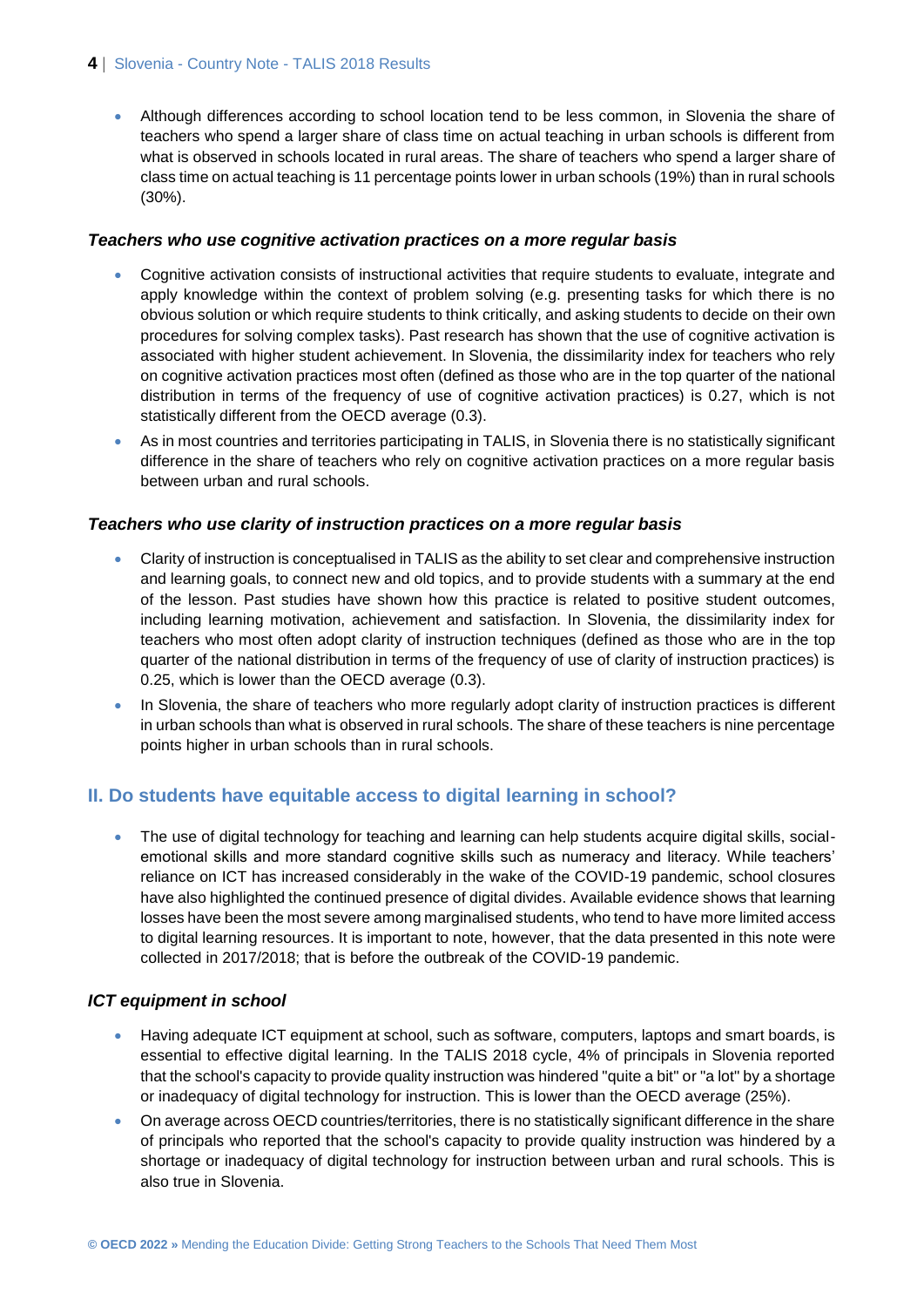#### *Teachers with high self-efficacy in ICT use*

- Having access to technology does not improve student learning in itself. Effective integration of technology into teaching and learning requires teachers who are well trained and able to use digital tools for instruction. In the TALIS 2018 cycle, 55% of teachers in Slovenia reported that they could support student learning through the use of digital technology "quite a bit" or "a lot", which is lower than the OECD average (67%).
- The dissimilarity index for these teachers is 0.22, which is lower than the OECD average (0.31). This means that about one in five teachers with high self-efficacy in ICT use would need to change schools (i.e. moving to schools with a lower share of teachers with high self-efficacy in ICT) in order to ensure an equal presence of these teachers across schools. It is important to note, however, that self-efficacy is context-specific. Therefore, the same teacher may report a different level of self-efficacy in a different school environment.
- According to system-level correlational analysis, disadvantaged students tend to have just as much or more opportunity to learn digital literacy skills (such as detecting if the information read is subjective or biased) in education systems where teachers with high self-efficacy in ICT and teachers who regularly teach using ICT are more evenly distributed across schools.
- Similar to most TALIS participants, in Slovenia there is no statistically significant difference in the share of teachers who feel capable of using ICT in class between urban and rural schools.

# **Figure 3. Allocation of teachers with high self-efficacy in ICT use**



Results based on responses of lower secondary teachers and principals

Notes: Only countries and territories with available data are shown. The dissimilarity index measures if the allocation of teachers with a given characteristic in a country's schools resembles the overall teacher population of the country and it ranges from 0 (i.e. the allocation of teachers in schools resembles perfectly the teacher population of the country) to 1 (i.e. teachers with a certain characteristic are concentrated in a single school). Differences across school types that are not statistically significant are highlighted with lighter colours. Source: OECD, TALIS 2018 Database, Table 3.12.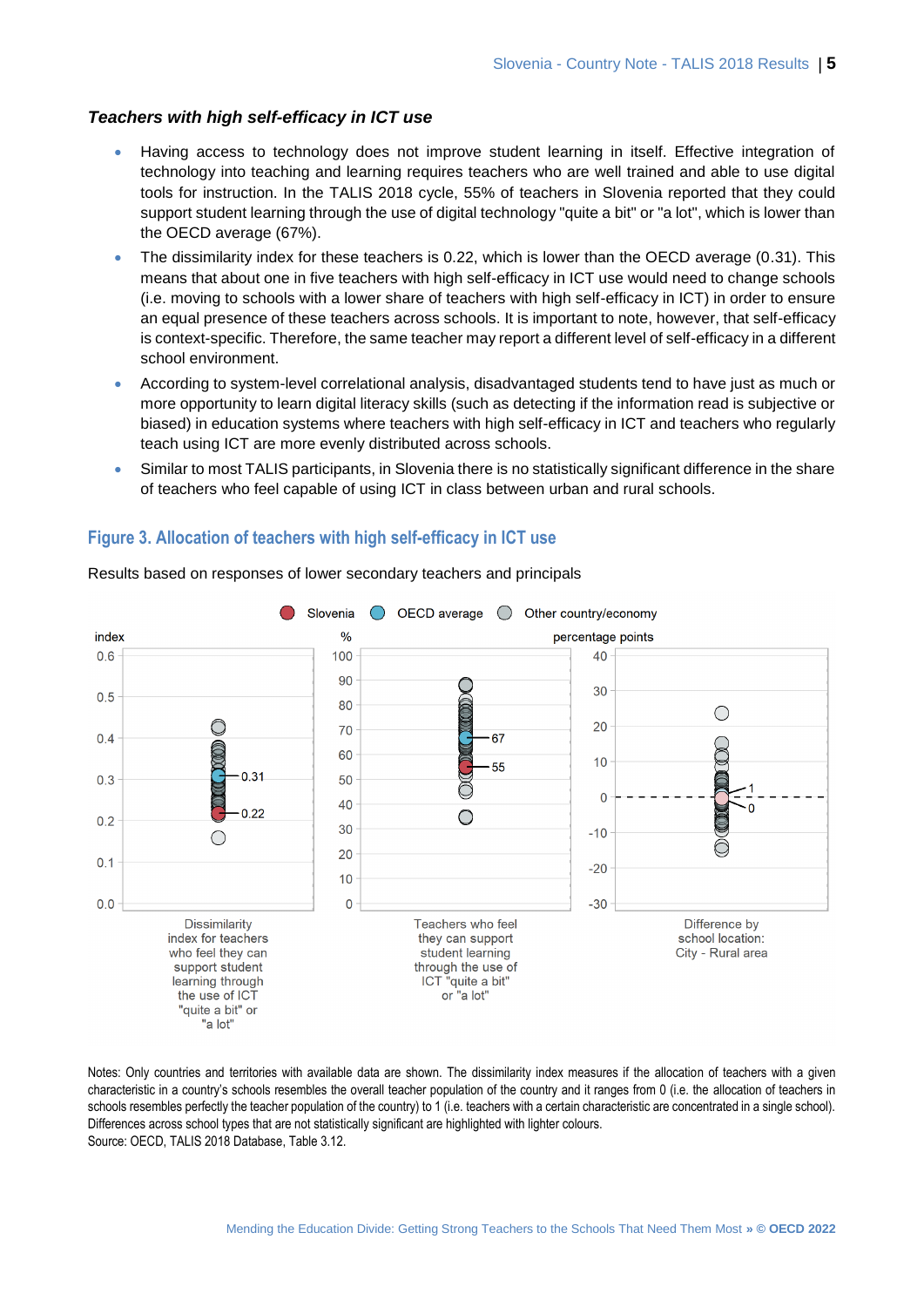#### *Teachers who use ICT for teaching on a regular basis*

- Past research has highlighted a positive relationship between teachers' perceived self-efficacy in ICT and their use of digital technology in the classroom. Although the literature also shows that ICT use at school does not automatically lead to better student outcomes – both too limited and overly excessive use of ICT can be associated with lower student achievement – teachers' and students' ability to make the most of ICT is reinforced by regular and judicious use of digital technology in the classroom. In the TALIS 2018 cycle, 37% of teachers in Slovenia reported "frequently" or "always" letting students use ICT for projects or class work, which is lower than the OECD average (53%). The dissimilarity index for these teachers is 0.25, which is lower than the OECD average (0.32).
- As with most TALIS participants, in Slovenia there is no statistically significant difference in the share of teachers who regularly use ICT for teaching between urban and rural schools.

#### **Figure 4. Allocation of teachers who regularly use ICT for teaching**



Results based on responses of lower secondary teachers and principals

Notes: Only countries and territories with available data are shown. The dissimilarity index measures if the allocation of teachers with a given characteristic in a country's schools resembles the overall teacher population of the country and it ranges from 0 (i.e. the allocation of teachers in schools resembles perfectly the teacher population of the country) to 1 (i.e. teachers with a certain characteristic are concentrated in a single school). Differences across school types that are not statistically significant are highlighted with lighter colours. Source: OECD, TALIS 2018 Database, Table 3.15.

#### **Key features of TALIS 2018**

TALIS uses questionnaires administered to teachers and their school principals to gather data. Its main goal is to generate internationally comparable information relevant to developing and implementing policies focused on school leaders, teachers and teaching, with an emphasis on those aspects that affect student learning. It gives a voice to teachers and school leaders, allowing them to provide input into educational policy analysis and development in key areas.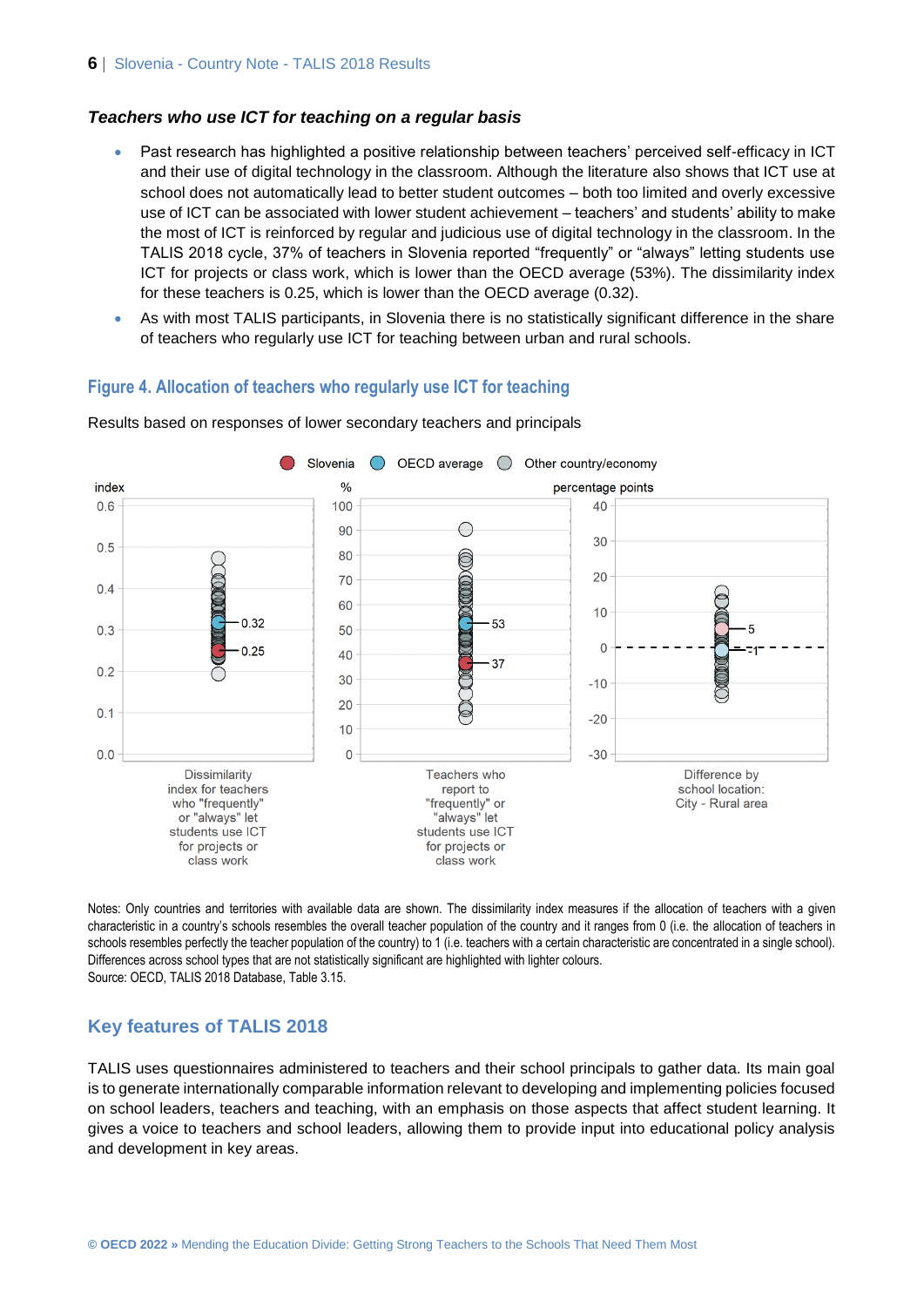- The international target population for TALIS is composed of lower secondary teachers and their school leaders in mainstream public and private schools. TALIS 2018 offered three additional options: 15 countries and territories also surveyed teachers and school leaders in their primary schools (ISCED level 1), 11 countries and territories, including Slovenia, did so in their upper secondary schools (ISCED level 3) and 9 countries and territories conducted the survey in schools that participated in the 2018 OECD Programme for International Student Assessment (PISA).
- Building on literature identifying the characteristics and practices of teaching that boost student achievement, the report *Mending the Education Divide: Getting Strong Teachers to the Schools That Need Them Most*, published on 14 March 2022, shows how teachers with different characteristics and practices tend to concentrate in different schools, and how much access students with different socioeconomic backgrounds have to strong teachers. It points out the aspects of different educational systems that influence how teachers are allocated to schools. The report also discusses the consequences that inequitable teacher allocation systems have on students' educational outcomes.
- The dissimilarity index captures to what extent the distribution of teachers belonging to different groups departs from what would be observed if teachers were allocated across schools in a perfectly random way. This index (commonly used as a measure of segregation) is related to the proportions of teachers of either one of two groups that have to be displaced in order to achieve a perfectly even distribution, i.e. a situation where the shares of teachers of different types in each school equal the shares observed in the overall population. The dissimilarity index can identify the teacher characteristics and practices along which teachers tend to sort across schools and highlight overall imbalances in teacher allocation. Randomly assigning teachers to schools, however, may not help in addressing concerns related to equity.
- All results presented in this country note can be found in the report *Mending the Education Divide: Getting Strong Teachers to the Schools That Need Them Most*. The sources of the data for Section I are: Tables 2.3, 2.5, 2.6, 2.8, 2.10, 2.12 and 4.1; for Section II are: Tables 3.3, 3.4, 3.12, 3.15 and 4.2.
- Estimates for differences across school types may be missing for various reasons: the question referring to the school type was not administered; there are too few or no observations to provide reliable estimates and/or to ensure the confidentiality of respondents; or the data referring to the school type were withdrawn or were not collected at the request of the country concerned.
- The production of the country notes has been automatised in R software following syntaxes developed by Markus Schwabe.

This work is published under the responsibility of the Secretary-General of the OECD. The opinions expressed and arguments employed herein do not necessarily reflect the official views of OECD member countries.

This document, as well as any data and any map included herein, are without prejudice to the status of or sovereignty over any territory, to the delimitation of international frontiers and boundaries and to the name of any territory, city or area.

#### **References**

OECD (2022), *Mending the Education Divide: Getting Strong Teachers to the Schools That Need Them Most*, TALIS, OECD Publishing, Paris, https://doi.org/10.1787/92b75874-en.

#### **For more information on TALIS 2018** visi[t http://www.oecd.org/education/talis/](http://www.oecd.org/education/talis/)

Data can be found also on line by following the  $StatLinks \frac{1}{\sqrt{2}}$  under the tables and charts in the publication.

**Explore, compare and visualise more data and analysis using:** [http://gpseducation.oecd.org/.](http://gpseducation.oecd.org/)

| Questions can be directed to:        | Country note author:                                  |
|--------------------------------------|-------------------------------------------------------|
| <b>TALIS</b> team                    | Gabor Fulop, Hélène Guillou, Asuka Ohagi and<br>Marco |
| Directorate for Education and Skills | Paccagnella                                           |
| TALIS@oecd.org                       | Directorate for Education and Skills                  |
|                                      |                                                       |